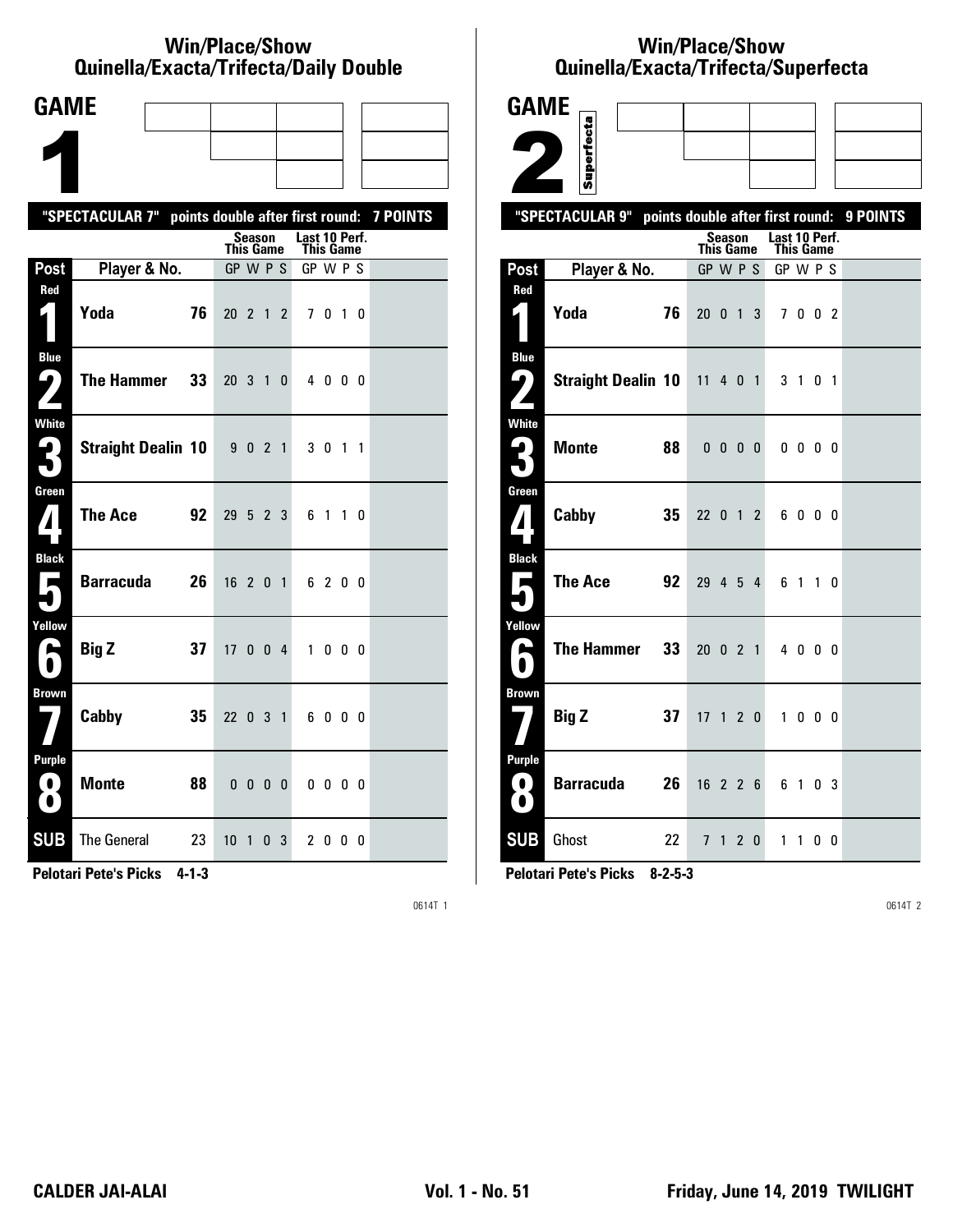#### **Win/Place/Show Qui nel la/Exacta/Tri fecta/Pick 5**

| <b>GAME</b>                                     |                                                             |    |                  |                          |                |              |               |              |  |  |
|-------------------------------------------------|-------------------------------------------------------------|----|------------------|--------------------------|----------------|--------------|---------------|--------------|--|--|
|                                                 |                                                             |    |                  |                          |                |              |               |              |  |  |
|                                                 |                                                             |    |                  |                          |                |              |               |              |  |  |
|                                                 |                                                             |    |                  |                          |                |              |               |              |  |  |
|                                                 | "SPECTACULAR 17" points double after first round: 17 POINTS |    |                  | <b>Season</b>            |                |              | Last 10 Perf. |              |  |  |
|                                                 |                                                             |    | $GP$ W $P$ S     | <b>This Game</b>         |                |              | This Game     |              |  |  |
| Post<br>Red                                     | Player & No.                                                |    |                  |                          |                |              | GP W P S      |              |  |  |
| $\vert \vert$                                   | Yoda                                                        | 76 | $20 \t0 \t0 \t4$ |                          |                |              |               | 7002         |  |  |
| <b>Blue</b><br>ر ما                             | <b>The Hammer</b>                                           | 33 | 22 2 1           |                          |                | $\mathbf{2}$ |               | 4 0 0 0      |  |  |
| White<br>3                                      | <b>Barracuda</b>                                            | 26 | 19               | - 6                      | 1 5            |              |               | 6 2 0 1      |  |  |
| Green<br>$\mathbf{Z}$                           | <b>The Ace</b>                                              | 92 | 30 4 4 3         |                          |                |              |               | 3 0 0 0      |  |  |
| <b>Black</b><br>$\blacksquare$                  | <b>Big Z</b>                                                | 37 | 16               | 052                      |                |              |               | 1000         |  |  |
| Yellow<br>A                                     | Cabby                                                       | 35 | 27               | $\overline{\phantom{0}}$ | 5 <sub>2</sub> |              |               | 7 0 1 0      |  |  |
| <b>Brown</b>                                    | <b>Monte</b>                                                | 88 |                  | $0\ 0\ 0\ 0$             |                |              |               | $0\,0\,0\,0$ |  |  |
| <b>Purple</b><br>$\left( 0\right)$<br>$\bullet$ | <b>Straight Dealin 10</b>                                   |    | $11$ 1 0 1       |                          |                |              |               | 3 1 0 0      |  |  |
| <b>SUB</b>                                      | The General 23                                              |    | 11               | 0                        | $\overline{1}$ | 3            |               | 2 0 0 1      |  |  |

**Pelotari Pete's Picks 4-8-2**

0614T 3

### **Win/Place/Show Qui nel la/Exacta/Tri fecta**

|                     | Quinella/Exacta/Trifecta                                  |                 |                  |        |              |                                   |                          |  |  |
|---------------------|-----------------------------------------------------------|-----------------|------------------|--------|--------------|-----------------------------------|--------------------------|--|--|
| <b>GAME</b>         |                                                           |                 |                  |        |              |                                   |                          |  |  |
|                     |                                                           |                 |                  |        |              |                                   |                          |  |  |
|                     |                                                           |                 |                  |        |              |                                   |                          |  |  |
|                     |                                                           |                 |                  |        |              |                                   |                          |  |  |
|                     | "SPECTACULAR 7" points double after first round: 7 POINTS |                 |                  |        |              |                                   |                          |  |  |
|                     |                                                           |                 | <b>This Game</b> | Season |              | Last 10 Perf.<br><b>This Game</b> |                          |  |  |
| Post                | Player & No.                                              |                 | GP W P S         |        |              | GP W P S                          |                          |  |  |
| Red                 | Straight Dealin 10 14 0 0 1 3 0 0 0                       |                 |                  |        |              |                                   |                          |  |  |
|                     |                                                           |                 |                  |        |              |                                   |                          |  |  |
| <b>Blue</b><br>7    | The Ace                                                   | 92              | 29 3 5 0         |        |              |                                   |                          |  |  |
| $\mathbf{z}$        |                                                           |                 |                  |        |              |                                   | 3 1 1 0                  |  |  |
| <b>White</b>        | Cabby                                                     | 35 <sup>°</sup> | 27 2 2 7         |        |              |                                   | 7100                     |  |  |
| 3                   |                                                           |                 |                  |        |              |                                   |                          |  |  |
| Green               | <b>The Hammer</b>                                         | 33 <sup>°</sup> | 23 1 2 1         |        |              |                                   | 4 0 0 1                  |  |  |
|                     |                                                           |                 |                  |        |              |                                   |                          |  |  |
| <b>Black</b>        |                                                           |                 |                  |        |              |                                   |                          |  |  |
| Е<br>۷              | <b>Monte</b>                                              | 88              |                  |        | $0\,0\,0\,0$ |                                   | $0\quad 0\quad 0\quad 0$ |  |  |
| Yellow              |                                                           |                 |                  |        |              |                                   |                          |  |  |
| A<br>$\blacksquare$ | <b>Barracuda</b>                                          | 26 <sup>1</sup> | 22 3 4 3         |        |              |                                   | 5 0 1 1                  |  |  |
| <b>Brown</b>        |                                                           |                 |                  |        |              |                                   |                          |  |  |
|                     | <b>Big Z</b>                                              | 37              | 16 0 1 4         |        |              |                                   | 1 0 0 0                  |  |  |
| Purple              |                                                           |                 |                  |        |              |                                   |                          |  |  |
|                     | Yoda                                                      | 76              |                  |        |              | 20 0 0 2 7 0 0 0                  |                          |  |  |
|                     |                                                           |                 |                  |        |              |                                   |                          |  |  |

**Pelotari Pete's Picks 2-6-8**

**SUB** Ghost 22 8 1 2 0 1 0 0 0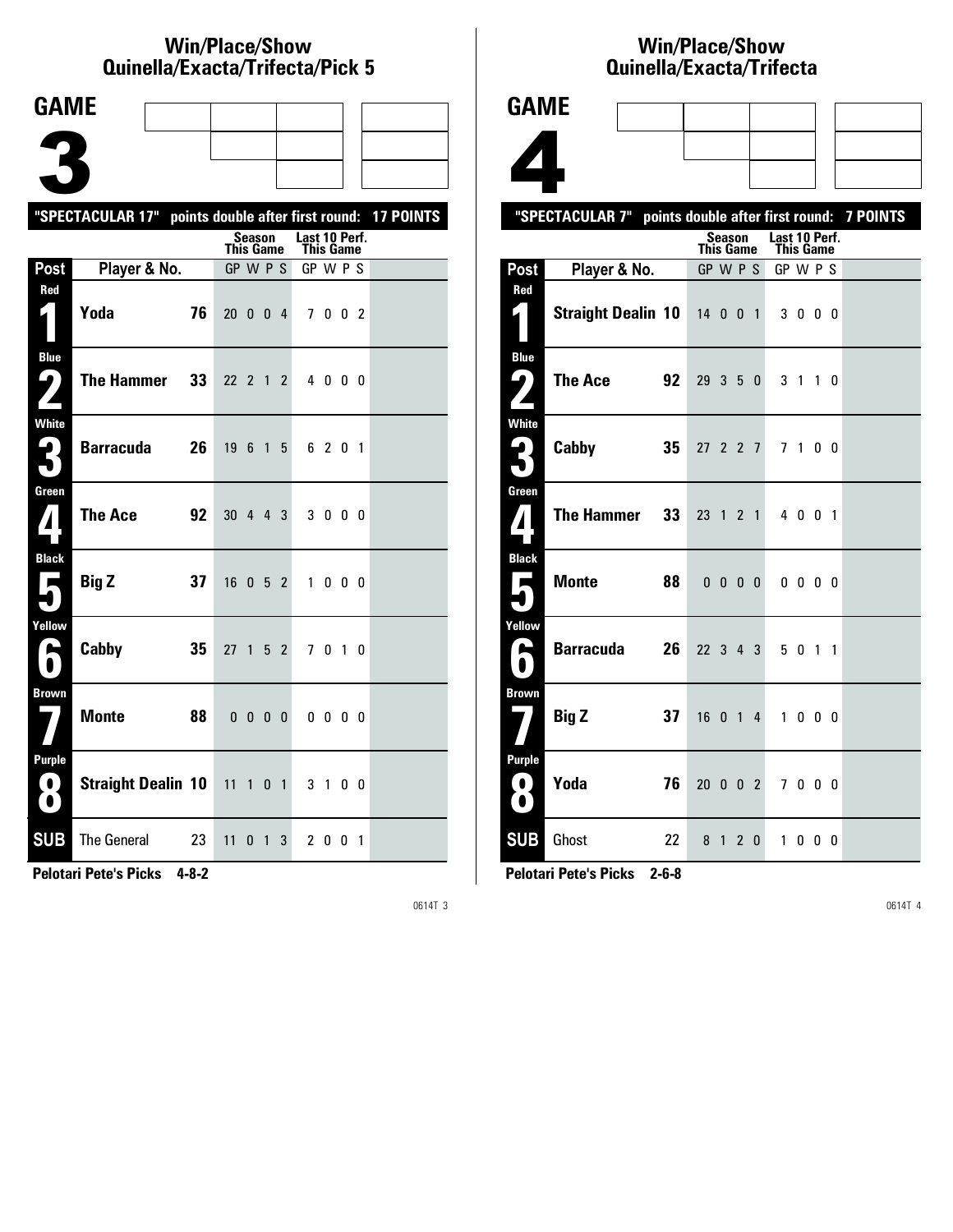# **Win/Place/Show Qui nel la/Exacta/Tri fecta**

| <b>GAME</b>                                                          |                                                           |    |                              |         |   |   |                       |              |    |  |
|----------------------------------------------------------------------|-----------------------------------------------------------|----|------------------------------|---------|---|---|-----------------------|--------------|----|--|
|                                                                      |                                                           |    |                              |         |   |   |                       |              |    |  |
|                                                                      |                                                           |    |                              |         |   |   |                       |              |    |  |
|                                                                      |                                                           |    |                              |         |   |   |                       |              |    |  |
|                                                                      | "SPECTACULAR 7" points double after first round: 7 POINTS |    |                              | Season  |   |   | Last 10 Perf.         |              |    |  |
| Post                                                                 | Player & No.                                              |    | <b>This Game</b><br>GP W P S |         |   |   | This Game<br>GP W P S |              |    |  |
| Red                                                                  |                                                           |    |                              |         |   |   |                       |              |    |  |
| 1                                                                    | <b>The General</b>                                        | 23 | 21 4 1 2                     |         |   |   |                       | $0\,0\,0\,0$ |    |  |
| <b>Blue</b><br>$\mathbf{\mathbf{\mathbf{\omega}}}$ )<br>$\mathbf{Z}$ | <b>Ghost</b>                                              | 22 |                              | 9 2 1 0 |   |   |                       | 1100         |    |  |
| White<br>3                                                           | <b>Gitty Up!</b>                                          | 82 | 20 3 2 3                     |         |   |   |                       | 1 0 1 0      |    |  |
| Green<br>$\mathbf{Z}$                                                | <b>Wonder Boy</b>                                         | 12 | 32 6 3 2                     |         |   |   |                       | 8 3 0 0      |    |  |
| <b>Black</b><br>$\overline{\phantom{a}}$                             | <b>The Warrior</b>                                        | 60 | 351269                       |         |   |   |                       | 9 4 1 2      |    |  |
| Yellow<br>$\blacktriangleright$<br>€                                 | <b>Toto</b>                                               | 38 | 23 3 3 2                     |         |   |   |                       | 6 1 0 2      |    |  |
| <b>Brown</b>                                                         | <b>Action</b>                                             | 59 | 23 3 4 2                     |         |   |   |                       | 5 0 1 1      |    |  |
| <b>Purple</b><br>$\bullet$ :<br>$\bullet$                            | <b>The Natural</b>                                        | 16 | 25 3 3 2                     |         |   |   |                       | 6000         |    |  |
| <b>SUB</b>                                                           | The Ace                                                   | 92 | 20                           | 0       | 5 | 3 | 5                     | 0            | 20 |  |

**Pelotari Pete's Picks 5-7-3**

0614T 5

# **Win/Place/Show Qui nel la/Exacta/Tri fecta/Super fecta**

| <b>GAME</b>                                 |                                                           |                            |                            |     |  |
|---------------------------------------------|-----------------------------------------------------------|----------------------------|----------------------------|-----|--|
|                                             | Superfecta                                                |                            |                            |     |  |
|                                             |                                                           |                            |                            |     |  |
|                                             | "SPECTACULAR 9" points double after first round: 9 POINTS |                            |                            |     |  |
|                                             |                                                           | Season<br><b>This Game</b> | Last 10 Perf.<br>This Game |     |  |
| Post                                        | Player & No.                                              | GP W P S                   | GP W P S                   |     |  |
| Red<br>$\mathbf{z}$                         | <b>The General</b><br>23                                  | $20 \t 0 \t 5$             | -3<br>$0\,0\,0\,0$         |     |  |
| <b>Blue</b><br>ر ما                         | <b>Toto</b><br>38                                         | 25 3 2 3                   | 6 1 0 1                    |     |  |
| <b>White</b><br>$\mathbf{G}_\parallel$<br>5 | <b>The Warrior</b><br>60                                  | 37 16 3 5                  | 10 6 1 1                   |     |  |
| Green<br>$\boldsymbol{I}$                   | <b>Action</b><br>59                                       | $24\ 5\ 6\ 3$              | 5 0 2 1                    |     |  |
| <b>Black</b><br>Е                           | <b>Wonder Boy 12</b>                                      | 29 4 6 3                   | 8 0 3 0                    |     |  |
| Yellow<br><b>A</b><br>$\blacksquare$        | <b>The Natural</b><br>16                                  | 26<br>1 1 5                | 6 0 1 1                    |     |  |
| <b>Brown</b>                                | <b>Ghost</b><br>22                                        | 8002                       | 1000                       |     |  |
| <b>Purple</b><br>O.<br>$\bullet$            | <b>Gitty Up!</b><br>82                                    | 19<br>1 2 4                | $\mathbf{1}$               | 001 |  |
| <b>SUB</b>                                  | 10 <sup>1</sup><br><b>Straight Dealin</b>                 | 13 1 0 3                   | 2000                       |     |  |

**Pelotari Pete's Picks 3-2-8-4**